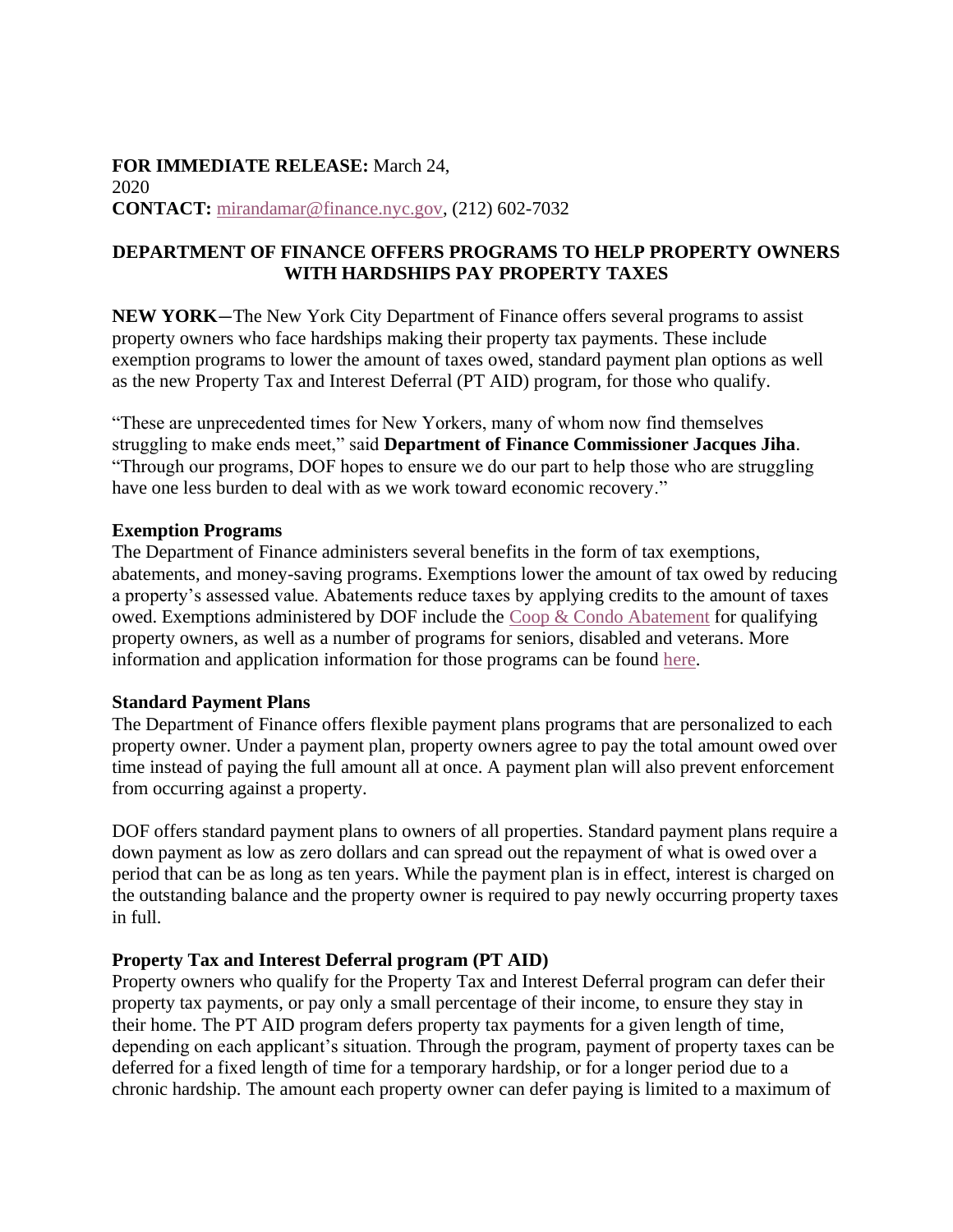25% of the owner equity of a one-, two-, or three-family home, or up to 50% of the equity of a condominium unit. The program is open to one-to three-family home and condominium owners who have fallen behind on their property tax payments.

Below are the three payment plan options:

# • **Extenuating Circumstances Income-Based (ECI) Plan**

Homeowners experiencing extenuating circumstances can enter into a payment plan which limits their payments to a maximum 8% of their adjusted gross income while the hardship persists. The Department of Finance defines "extenuating circumstances" as involving the death or serious illness of a property's owner or immediate family member, loss of income, or enrollment in the [Department of Environmental Protection's Water](https://gcc01.safelinks.protection.outlook.com/?url=https%3A%2F%2Fwww1.nyc.gov%2Fsite%2Fdep%2Fpay-my-bills%2Fwater-debt-assistance-program.page&data=02%7C01%7CRJoe%40records.nyc.gov%7C68ec8b838f714e6ade6b08d7d03fa585%7C32f56fc75f814e22a95b15da66513bef%7C0%7C0%7C637206844084544471&sdata=6OJfOZ1nboByrhgJQY7BY3g8pXPu%2BTRnF8ZmF3l25vQ%3D&reserved=0)  [Debt Assistance Program.](https://gcc01.safelinks.protection.outlook.com/?url=https%3A%2F%2Fwww1.nyc.gov%2Fsite%2Fdep%2Fpay-my-bills%2Fwater-debt-assistance-program.page&data=02%7C01%7CRJoe%40records.nyc.gov%7C68ec8b838f714e6ade6b08d7d03fa585%7C32f56fc75f814e22a95b15da66513bef%7C0%7C0%7C637206844084544471&sdata=6OJfOZ1nboByrhgJQY7BY3g8pXPu%2BTRnF8ZmF3l25vQ%3D&reserved=0)

Eligibility criteria:

- $\circ$  The property must be a one- to three-unit tax class 1 residential property, or a condominium.
- $\circ$  The property must have been the applicant's primary residence for at least one year.
- o Applicants must have a federal adjusted gross income (AGI) of \$58,399 or less.
- o Applicants must be able to document an extenuating circumstance such as the death or serious illness of a property's owner or immediate family member, loss of income, or enrollment in the [Department of Environmental Protection's Water](https://gcc01.safelinks.protection.outlook.com/?url=https%3A%2F%2Fwww1.nyc.gov%2Fsite%2Fdep%2Fpay-my-bills%2Fwater-debt-assistance-program.page&data=02%7C01%7CRJoe%40records.nyc.gov%7C68ec8b838f714e6ade6b08d7d03fa585%7C32f56fc75f814e22a95b15da66513bef%7C0%7C0%7C637206844084544471&sdata=6OJfOZ1nboByrhgJQY7BY3g8pXPu%2BTRnF8ZmF3l25vQ%3D&reserved=0)  [Debt Assistance Program.](https://gcc01.safelinks.protection.outlook.com/?url=https%3A%2F%2Fwww1.nyc.gov%2Fsite%2Fdep%2Fpay-my-bills%2Fwater-debt-assistance-program.page&data=02%7C01%7CRJoe%40records.nyc.gov%7C68ec8b838f714e6ade6b08d7d03fa585%7C32f56fc75f814e22a95b15da66513bef%7C0%7C0%7C637206844084544471&sdata=6OJfOZ1nboByrhgJQY7BY3g8pXPu%2BTRnF8ZmF3l25vQ%3D&reserved=0)

### • **Low-Income Senior Plan**

Senior homeowners experiencing hardship can fully or partially defer payment of their delinquent and future property taxes for either a fixed or indefinite period of time. Property owners can choose to pay 0% (full deferral), 25%, 50%, or 75% of the delinquent and future property taxes.

Eligibility criteria:

- o Property owner must be 65 or older.
- o Property must be a one- to three-unit tax class 1 residential property, or a condominium.
- o The applicant must have been using the property as their primary residence for at least one year.
- o Applicants must have a federal adjusted gross income (AGI) of \$58,399 or less.

# • **Fixed-Term Income-Based plan**

Property owners can enter into a payment plan which limits their payments to a maximum of 8% of their adjusted gross income. The plan may include only the delinquent amount or the delinquent amount plus charges projected to be due over the next year.

Eligibility criteria: